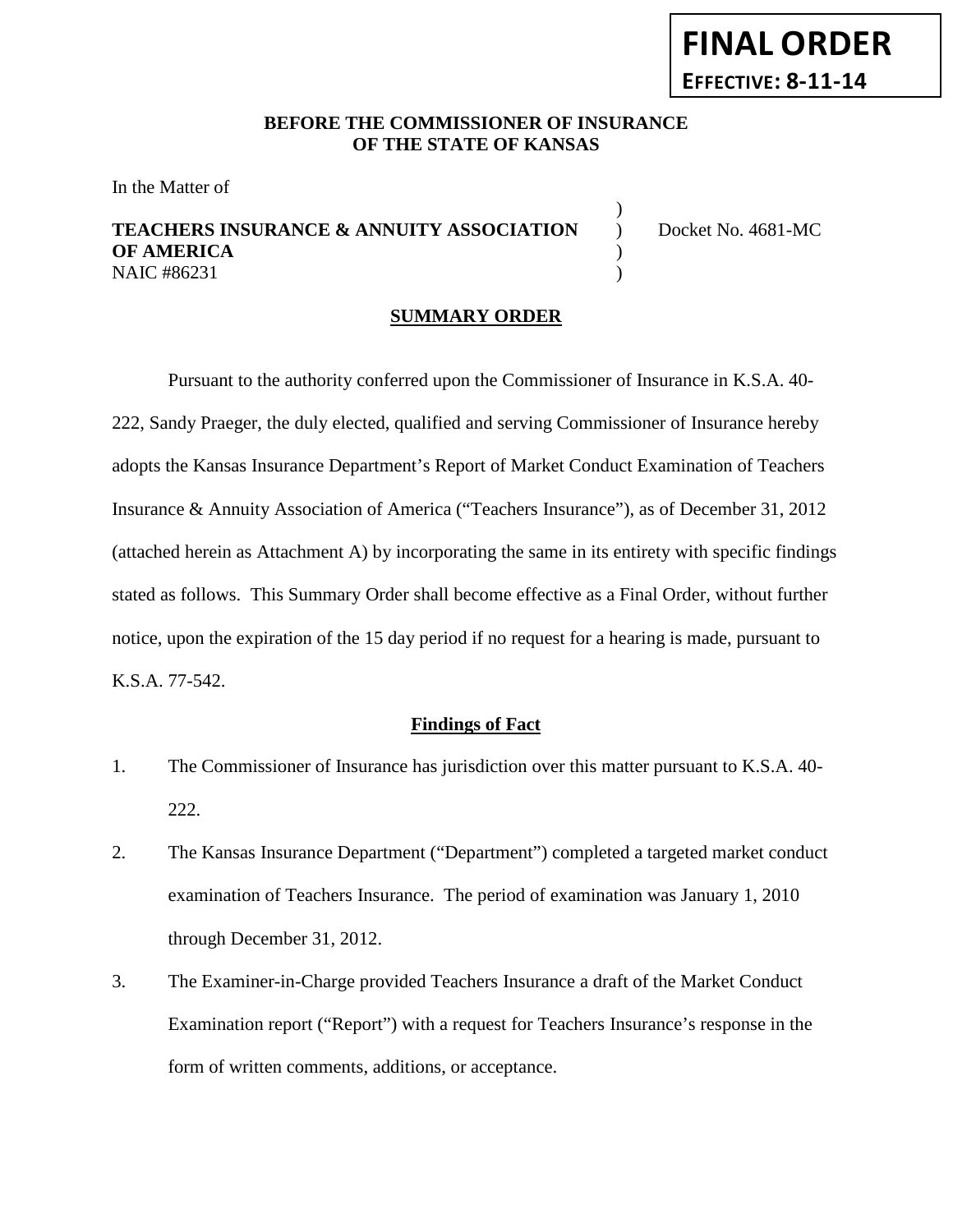- 4. Teachers Insurance responded to the Report with a letter of acceptance.
- 5. The Department examined Teachers Insurance complaint handling to determine if the company complied with the requirements set forth in K.S.A. 40-2404 (10) regarding the recording and proper handling of complaints.
- 6. Teachers Insurance did not fail any standard which was examined.

#### **Applicable Law**

K.S.A. 40-222 states, in pertinent part:

(a) Whenever the commissioner of insurance deems it necessary but at least once every five years, the commissioner may make, or direct to be made, a financial examination of any insurance company in the process of organization, or applying for admission or doing business in this state. In addition, at the commissioner's discretion the commissioner may make, or direct to be made, a market regulation examination of any insurance company doing business in this state.

#### K.S.A. 40-2404 states, in pertinent part:

The following are hereby defined as unfair methods of competition and unfair or deceptive acts or practices in the business of insurance:

\*\*\*

(10) Failure to maintain complaint handling procedures. Failure of any person, who is an insurer on an insurance policy, to maintain a complete record of all the complaints which it has received since the date of its last examination under K.S.A. 40-222, and amendments thereto; but no such records shall be required for complaints received prior to the effective date of this act. The record shall indicate the total number of complaints, their classification by line of insurance, the nature of each complaint, the disposition of the complaints, the date each complaint was originally received by the insurer and the date of final disposition of each complaint. For purposes of this subsection, "complaint" means any written communication primarily expressing a grievance related to the acts and practices set out in this section.

#### **Conclusions of Law**

Based upon the Findings of Fact enumerated in Paragraphs #1 through #4 and the

# Applicable Law cited above, **IT IS, THEREFORE, ORDERED BY THE COMMISSIONER**

**OF INSURANCE:**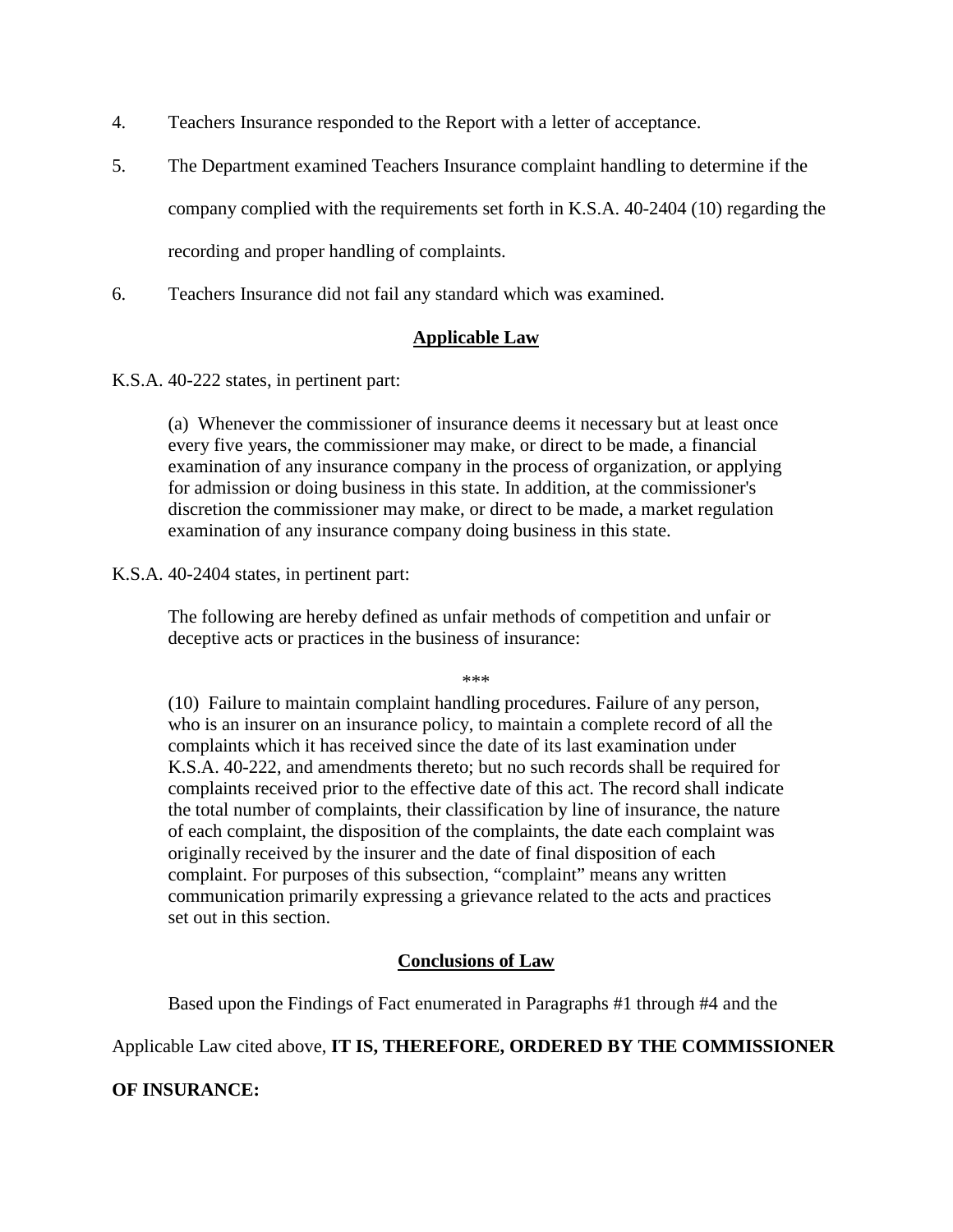- 1. The Commissioner of Insurance has jurisdiction over this matter pursuant to K.S.A. 40- 222.
- 2. The Kansas Insurance Department's ("KID") Report of Market Conduct Examination of

Teachers Insurance as of December 31, 2012 is herein adopted in its entirety.

# **IT IS SO ORDERED THIS \_\_23rd\_\_\_ DAY OF JULY, 2014, IN THE CITY OF TOPEKA, COUNTY OF SHAWNEE, STATE OF KANSAS.**



 $\angle$ s/ Sandy Praeger $\angle$ Sandy Praeger Commissioner of Insurance

BY:

 $/s/$  John Wine John Wine General Counsel

## **NOTICE OF RIGHTS**

Teachers Insurance is entitled to a hearing pursuant to K.S.A. 77-537, the Kansas

Administrative Procedure Act. If Teachers Insurance desires a hearing, Teachers Insurance must

file a written request for a hearing with:

John Wine, General Counsel Kansas Insurance Department  $420$  S.W.  $9<sup>th</sup>$  Street Topeka, Kansas 66612

This request must be filed within fifteen (15) days from the date of service of this

Summary Order. If Teachers Insurance requests a hearing, the Kansas Insurance Department